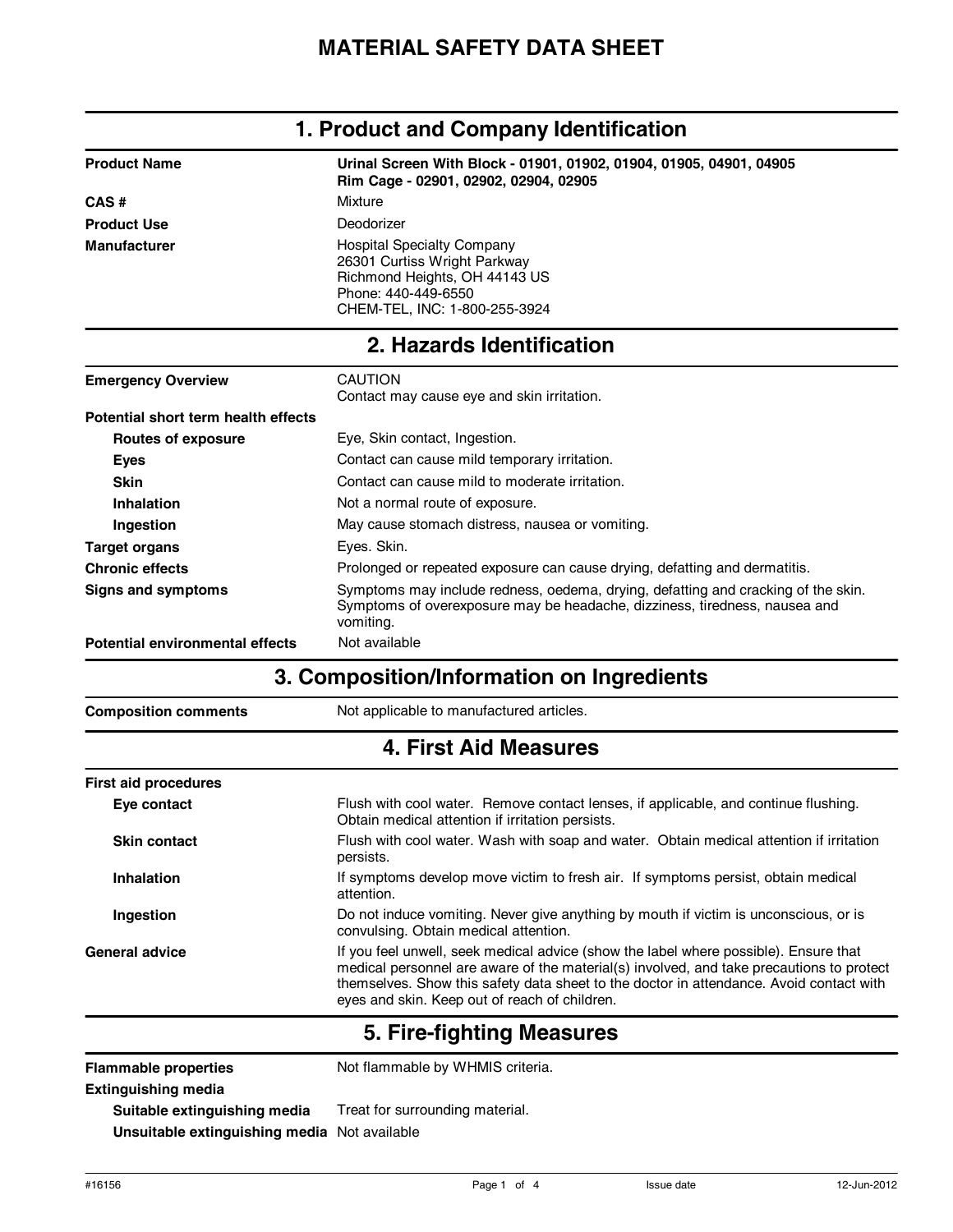| <b>Protection of firefighters</b>              |                                                                                                    |
|------------------------------------------------|----------------------------------------------------------------------------------------------------|
| Specific hazards arising from<br>the chemical  | Not available                                                                                      |
| <b>Protective equipment for</b><br>firefighers | Firefighters should wear full protective clothing including self contained breathing<br>apparatus. |
| Hazardous combustion products                  | May include and are not limited to: Oxides of carbon. Oxides of sodium.                            |
| <b>Explosion data</b>                          |                                                                                                    |
| Sensitivity to mechanical<br>impact            | Not available                                                                                      |
| Sensitivity to static discharge                | Not available                                                                                      |
|                                                | 6. Accidental Release Measures                                                                     |

| <b>Personal precautions</b>      | Keep unnecessary personnel away. Do not touch or walk through spilled material. Do<br>not touch damaged containers or spilled material unless wearing appropriate protective<br>clothing. Keep people away from and upwind of spill/leak.                                                       |  |
|----------------------------------|-------------------------------------------------------------------------------------------------------------------------------------------------------------------------------------------------------------------------------------------------------------------------------------------------|--|
| <b>Environmental precautions</b> | Do not discharge into lakes, streams, ponds or public waters.                                                                                                                                                                                                                                   |  |
| <b>Methods for containment</b>   | Prevent entry into waterways, sewers, basements or confined areas.                                                                                                                                                                                                                              |  |
| Methods for cleaning up          | Before attempting clean up, refer to hazard data given above. Use broom or dry<br>vacuum to collect material for proper disposal without raising dust. Rinse area with<br>water. Prevent large spills from entering sewers or waterways. Contact emergency<br>services and supplier for advice. |  |
|                                  | 7. Handling and Storage                                                                                                                                                                                                                                                                         |  |
| Handling                         | Use good industrial hygiene practices in handling this material.<br>Avoid contact with eyes and skin.<br>Wash thoroughly after handling.                                                                                                                                                        |  |
| <b>Storage</b>                   | Keep out of reach of children. Store in a closed container away from incompatible<br>materials.                                                                                                                                                                                                 |  |

# **8. Exposure Controls / Personal Protection**

| <b>Engineering controls</b>                               | General ventilation normally adequate.                                                                                                                                         |  |
|-----------------------------------------------------------|--------------------------------------------------------------------------------------------------------------------------------------------------------------------------------|--|
| Personal protective equipment                             |                                                                                                                                                                                |  |
| <b>Eye/Face protection</b>                                | Not required. Safety glasses if eye contact is possible.                                                                                                                       |  |
| <b>Hand protection</b>                                    | Not required. If there is constant skin contact, rubber gloves are recommended.                                                                                                |  |
| As required by employer code.<br>Skin and body protection |                                                                                                                                                                                |  |
| <b>Respiratory protection</b>                             | Not normally required if good ventilation is maintained.                                                                                                                       |  |
| General hygiene considerations                            | Handle in accordance with good industrial hygiene and safety practice. When using do<br>not eat or drink. Wash hands before breaks and immediately after handling the product. |  |

# **9. Physical and Chemical Properties**

| Appearance                                        | Solid.           |
|---------------------------------------------------|------------------|
| Colour                                            | Various coloured |
| Form                                              | solid            |
| Odour                                             | Various          |
| Odour threshold                                   | Not available    |
| <b>Physical state</b>                             | Solid            |
| рH                                                | Not available    |
| <b>Freezing point</b>                             | Not available    |
| <b>Boiling point</b>                              | Not available    |
| Pour point                                        | Not available    |
| <b>Evaporation Rate</b>                           | Not available    |
| Flash point                                       | None             |
| <b>Auto-ignition temperature</b>                  | Not applicable   |
| Flammability limits in air, lower, %<br>by volume | Not applicable   |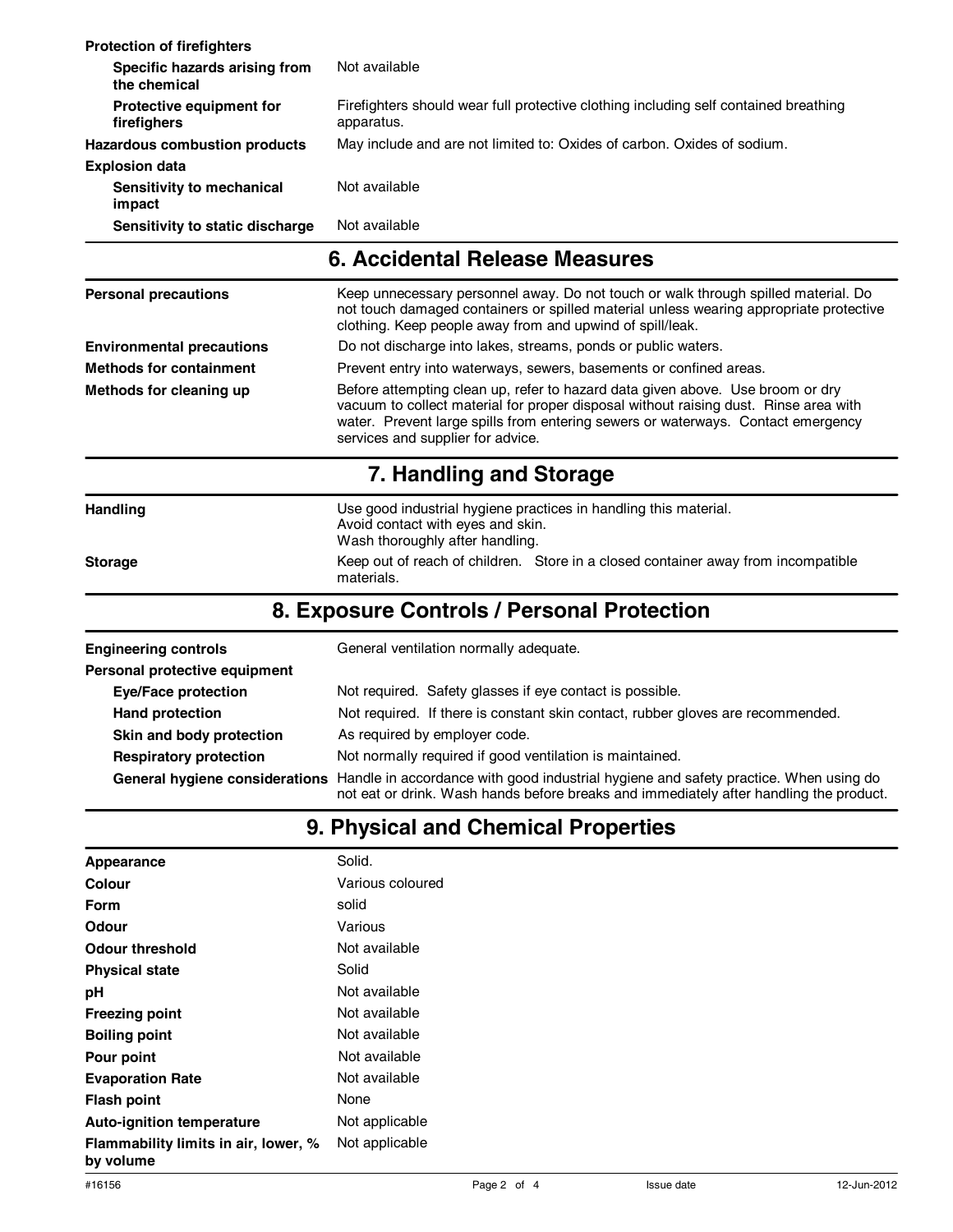| <b>Flammability Limits in Air, Upper, % Not applicable</b><br>by Volume |               |
|-------------------------------------------------------------------------|---------------|
| Vapour pressure                                                         | Not available |
| Vapour density                                                          | Not available |
| <b>Specific gravity</b>                                                 | Not available |
| Octanol/water coefficient                                               | Not available |
| Solubility (H2O)                                                        | Soluble       |
|                                                                         |               |

# **10. Stability and Reactivity**

| Reactivity                         | None known.                                                                                              |
|------------------------------------|----------------------------------------------------------------------------------------------------------|
| Possibility of hazardous reactions | Hazardous polymerisation does not occur.                                                                 |
| <b>Chemical stability</b>          | Stable under recommended storage conditions.                                                             |
| <b>Conditions to avoid</b>         | Do not mix with other chemicals.                                                                         |
| Incompatible materials             | Acids, Oxidizers.                                                                                        |
|                                    | Hazardous decomposition products May include and are not limited to: Oxides of carbon. Oxides of sodium. |

## **11. Toxicological Information**

| <b>Effects of acute exposure</b>                                     |                                                 |  |
|----------------------------------------------------------------------|-------------------------------------------------|--|
| Eve                                                                  | Contact can cause mild temporary irritation.    |  |
| <b>Skin</b>                                                          | Contact can cause mild to moderate irritation.  |  |
| Not a normal route of exposure.<br>Inhalation                        |                                                 |  |
| Ingestion                                                            | May cause stomach distress, nausea or vomiting. |  |
| <b>Sensitisation</b>                                                 | Non-hazardous by WHMIS criteria.                |  |
| <b>Chronic effects</b>                                               | Non-hazardous by WHMIS criteria.                |  |
| Carcinogenicity                                                      | Non-hazardous by WHMIS criteria.                |  |
| <b>Mutagenicity</b>                                                  | Non-hazardous by WHMIS criteria.                |  |
| <b>Reproductive effects</b>                                          | Non-hazardous by WHMIS criteria.                |  |
| Teratogenicity                                                       | Non-hazardous by WHMIS criteria.                |  |
| Name of Toxicologically Synergistic Not available<br><b>Products</b> |                                                 |  |

# **12. Ecological Information**

| <b>Ecotoxicity</b>                       | Not available                                                                    |
|------------------------------------------|----------------------------------------------------------------------------------|
| Persistence and degradability            | Not available                                                                    |
| Bioaccumulation/accumulation             | Not available                                                                    |
| Mobility in environmental media          | Not available                                                                    |
| <b>Environmental effects</b>             | Not available                                                                    |
| <b>Aquatic toxicity</b>                  | Not available                                                                    |
| <b>Partition coefficient</b>             | Not available                                                                    |
| <b>Chemical fate information</b>         | Not available                                                                    |
| Other adverse effects                    | Not available                                                                    |
|                                          | <b>13. Disposal Considerations</b>                                               |
| <b>Disposal instructions</b>             | Review federal, provincial, and local government requirements prior to disposal. |
| Waste from residues / unused<br>products | Not available                                                                    |
| <b>Contaminated packaging</b>            | Not available                                                                    |
|                                          | <b>14. Transport Information</b>                                                 |

#### **Transportation of Dangerous Goods (TDG - Canada)**

Not regulated as dangerous goods.